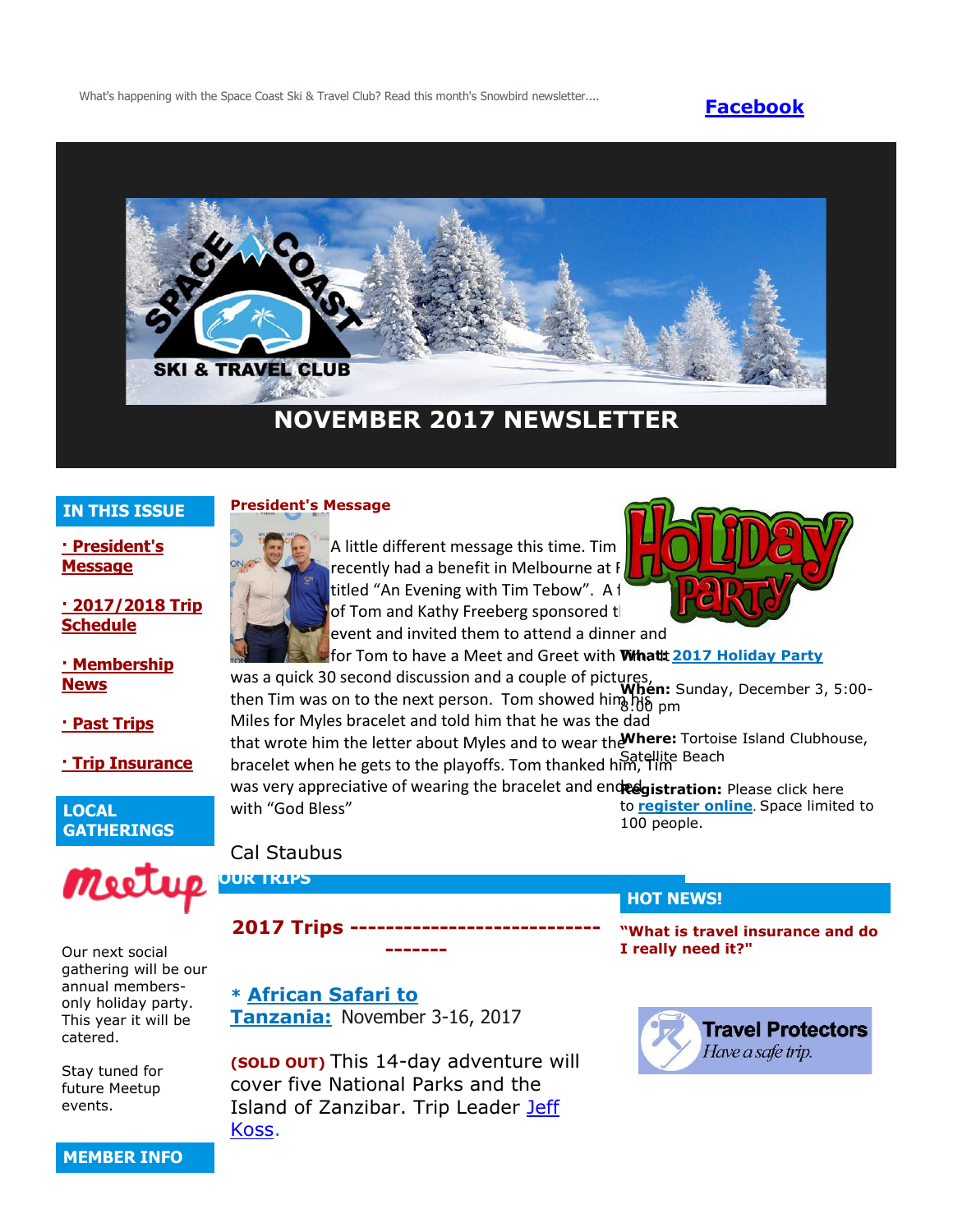#### **Membership News**

Don't forget that your membership will also provide reciprocity for any other Florida Ski Council trips (for only a \$1 fee to other club trip costs)!

Please consider getting involved as assistants are welcomed to help the Board with activities and trips. If you're interested in volunteering, see where your talents fit in and consider helping our club thrive!

# **[JOIN US](http://spacecoastskiclub.com/Join)**

Not a member yet? If you would like to become a member, simply click the JOIN US button above to complete the membership application online or to download the application.

Club membership fees (cash/check price) are listed below:

**·** Individual Membership- \$30 annually

**·** Family Membership- \$50 annually

non-Florida residents: \$20 singles; \$30 family

#### **2018 Trips --------------------------------------**

**\* [Steamboat Springs, CO:](http://spacecoastskiclub.com/event-2594526)** January 20-27, 2018

**(SOLD OUT)** A FSC ski trip to the Western ski town of Steamboat Springs. Trip Leader [Debbie](mailto:dsteininger@cfl.rr.com)  [Steininger.](mailto:dsteininger@cfl.rr.com)

**\* [Jackson Hole, WY:](http://spacecoastskiclub.com/event-2579402)** February 24 - March 3, 2018

#### **Space Available! Sign-up ends before Thanksgiving.**

#### **New room options: Fireplace rooms and Studios**

Not just for expert skiers any more, the ski resort is now 2 interconnected mountains with plenty for all levels. And we are staying in a real western town with lots of activities day and night. Full trip details and registration are available by clicking on the trip name link above. If you have any questions, contact Trip Leaders Brice [Crossley](mailto:Brice@spacecoastskiclub.com) or [Jeannie Kilpatrick-Staubus.](mailto:Jeannie@spacecoastskiclub.com)

**\* [Spring in Spain:](http://spacecoastskiclub.com/event-2577968)** March 8-20, 2018

### **Space Available!**

4 spots open on this 3-stop trip to Madrid, Granada, and Torremolinos. Literally a snow to surf vacation! Full trip details are available by clicking on the trip name link above. If you have any questions, contact Trip Leader [Carla Constantino.](mailto:Carla@SpaceCoastSkiClub.com)

**\* [Snowbird, UT:](http://spacecoastskiclub.com/event-2620390)** March 10-17, 2018

### **Space Available!**

7 spots open to this iconic ski resort with true skiin/ski-out accommodations. Lift pass option to ski Alta too! Full trip details and registration are available by clicking on the trip name link above. If you have any questions, contact Trip Leader [Brice Crossley.](mailto:Brice@spacecoastskiclub.com)

**\* [Galapagos Islands, Ecuador:](http://spacecoastskiclub.com/event-2622303)** May 31 - June 10, 2018

There are two types of travel insurance:

1. There is medical insurance to cover your medical expenses if you got sick or injured unexpectedly on your trip along with medical air evacuation.

This type of insurance is very inexpensive and provides "peace of mind"! Typical medical plan is as low as \$21pp no matter what the age!

2. Then there is trip cancellation and trip interruption insurance that comes in a package that includes trip cancellation and trip interruption coverage, medical coverage, medical air evacuation and other benefits such as lost or delayed luggage, travel delay due to bad weather and coverage for missed connections.

When travelers are suddenly forced to cancel expensive trips due to illness, injury or a death in the family and they do not have this insurance, they lose 100% of their money the closer they get to their departure date.

The price is based on your age, the state in which you reside and most importantly the cost of your trip including land, air and lift tickets. With group travel, the package price can be reduced.

# **PHOTOS**

#### **Trip and Event Photos**

We have photo albums of most of our past trips and events with hundreds of fantastic pictures! If you want to look through all of the great photos, simply click on to visit